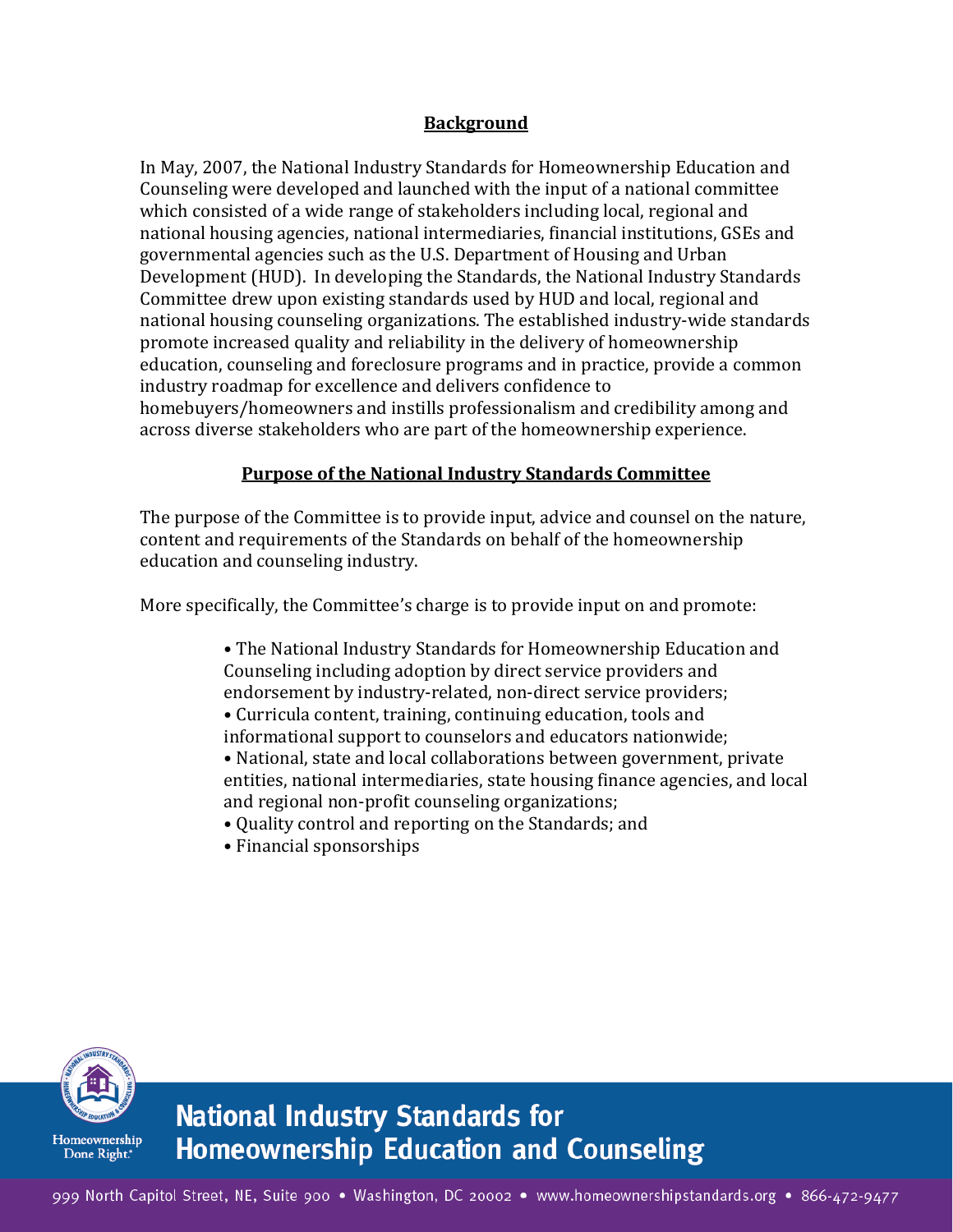# **Selection Criteria**

The number of members on the Committee shall be no more than 25. Committee members will be chosen from the following groups:

- Community Development Organizations (Local and/or Regional Non-Profits)
- Community Development Financial Institutions
- Governmental Agencies
- Government Sponsored Enterprises
- Housing Finance Agencies
- Insurance or Title Companies
- HUD-Approved National Housing Education and Counseling Intermediaries
- Private Sector Financial Institutions
- Real Estate Companies
- State-Wide Collaboratives
- Trade Associations

Membership on the Committee will be based on a review of completed membership applications by the Nominating Sub-Committee which is comprised of members who are representative of the Committee as a whole. Committee members will then vote on membership based on recommendations provided by the Nominating Sub-Committee.

#### **Criteria that will be taken into consideration for membership on the Committee include, among others:**

- Full and detailed completion of the membership application
- Current composition of the existing Committee and seat availability for a specific stakeholder category based on expiring terms
- Demonstrated strong community partnership and collaboration within the homeownership counseling and education and/or financial capability industry
- Types of services provided, target audience and geographic area(s) served



# **National Industry Standards for Homeownership Education and Counseling**